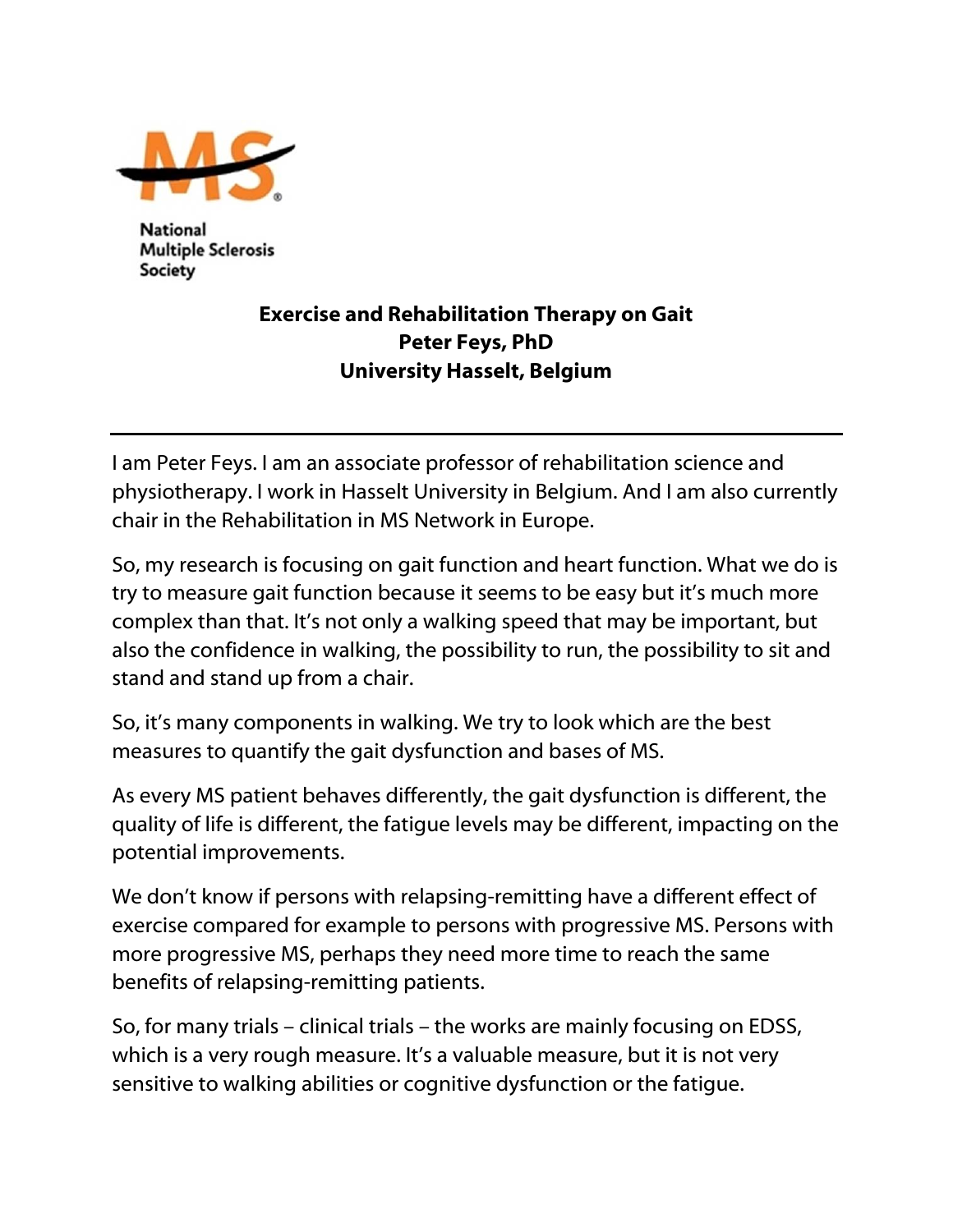People are also measuring brain lesions and atrophy. And of course it's key – the better the brain the more you can do, but it's no one to one relationship between your brain function and what you can do in a daily life. So, I think it's key to measure the emotional feelings of the patients, the fatigue, the mobility, the cognitive dysfunction and also perhaps the interaction between both. Because we tend to measure physical function separately and cognitive function separately. But likely in real life, you need both functions at the same time.

In the coming 5 years, we should also have a lot of exercise trials rehabilitation trials, where we look to the impact of that on brain function.

So, there are people who are having mainly problems with coordinating their hand movements, coordinating their gait, their inaccurate in for example grasping an object, making movement which is too large. Or they have some tremor there, or when they're walking they're very unstable…like it looks like they are drunk. They have this coordination problem that it's really socially almost not acceptable.

I am involved in a study that is investigating the effects of eye movements training in patients with ataxia and tremor in the hands and during walking. And there has been evidence in the past that studies interaction between the quality of your eye movement - the accuracy of your eye movements – and your hand movements. So, if you have inaccurate eye movements maybe making too large eye movements, maybe have some tremor of your eyes, it affects how you can take objects of your hand, it affects how you're walking. So the purpose of this project is to see if we can have training programs to improve that coordination.

So, we want to investigate if training at home, if apps – because we have a lot of apps also for eye movement training – if people do this for a week at home, it will improve the quality of their eye movements, the control on their eye movements and on its turn if that will affect as well the accuracy of your hand movements.